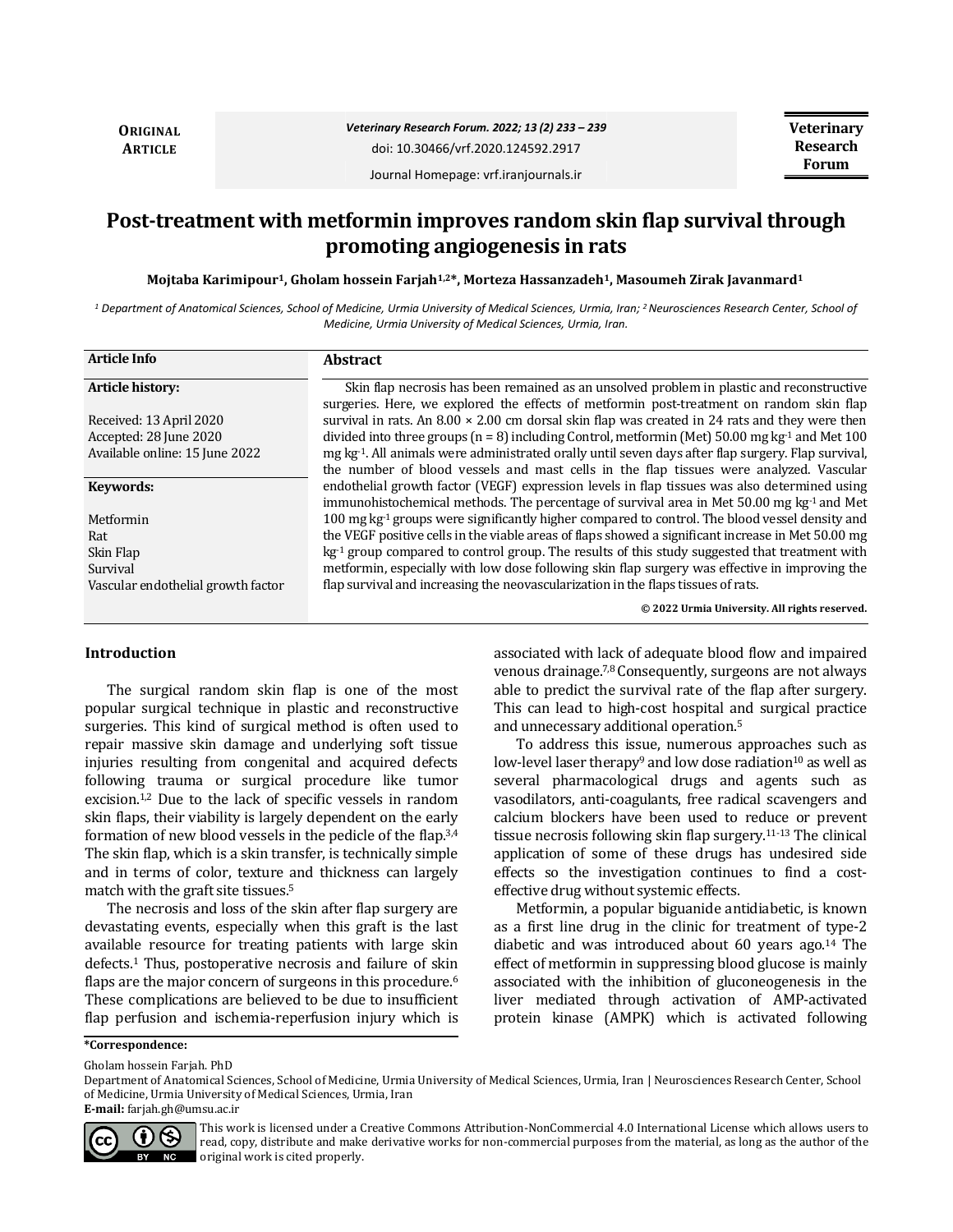changes in cellular energy levels.15-16 Recently, various experimental studies have shown that metformin has beneficial effects in the other disease and its therapeutic effect is not limited to the ability to lower blood glucose levels. For example, it has been shown that metformin is neuroprotective and decrease cell death in the Alzheimer`s disease.<sup>17</sup> Also, a prior study has reported antioxidant and anti-inflammatory properties of metformin and through modulating inflammatory and antioxidant pathway protect the cells in the transient global cerebral ischemia.<sup>18</sup>

Several experimental studies have focused on the beneficial role of metformin on wound repair and indicated that supplementation with metformin accelerated wound healing process. In a previous study, it was shown that metformin accelerated wound closure and stimulated angiogenesis in diabetic mice and it was also reported that the decreased number of circulating endothelial progenitor cells (EPCs) in diabetic mice was significantly increased following metformin treatment.<sup>19</sup> The authors of the report cited above indicated that ability of tube formation and migration of bone marrow-derived endothelial progenitor cells (BM-EPCs) were impaired in diabetic mice and metformin improved it. Metformin pharmacologically has been shown to have anti-aging effects. In a prior study it was reported that metformin promoted wound healing and cutaneous integrity in skin of aging rats.<sup>20</sup> In another study it was reported that metformin through improving angiogenesis contributed to wound healing and it was, in parts, associated with stimulation of nitric oxide (NO) and inhibition of superoxide  $(0_2)$ <sup>21</sup>

To the best of our knowledge, there are limited data on the beneficial role of metformin in improving the skin flap viability. In a recent study it was indicated that pretreatment, before flap creation, with a single dose of metformin through NO system improved skin flap survival.<sup>22</sup> Meanwhile, in another study it was reported that the mice treated with metformin for seven days before flap surgery until euthanizing on  $7<sup>th</sup>$  day post-operation improved the flap viability.<sup>23</sup> There is no previous report regarding the effects of metformin post treatment on the survival of random-pattern skin flaps. Therefore, the main objective of the current study was to focus on the therapeutic effects of metformin treatment after skin flap surgery in rats in order to improve flap survival.

#### **Materials and Methods**

**Animals.** Random skin flaps were created in 24 healthy male adult rats weighing between 220 - 240 g. The study was performed in accordance with Guide for the Care and Use of Laboratory Animals and the experimental protocols were approved by Urmia University of Medical Sciences Ethics Committee (Ir.UMSU.rec.1395.22). The rats were maintained at a room temperature of 22.00 -

24.00 °C with free access to food and water. The animals were randomly divided into three groups of eight rats each. Group Ι (control group) received water intragastric, Group II received Met (50.00 mg  $kg<sup>-1</sup>$  per day) and Group ΙΙΙ received Met (100 mg kg-1 per day). Metformin (Mahan Chemi Co., Tehran, Iran) was dissolved in water and administrated via intragastric gavage. The first gavage was 2 hr after flap creation and was repeated until the end of the study on seven days post-operation. The dose of 50.00 and 100 mg kg-1 metformin were selected according to the previous study.<sup>24</sup>

**Random skin flap model.** In this regard, the rats were anesthetized with an intraperitoneal dose of ketamine  $(60.00 \text{ mg kg}^1)$ , Alfasan, Woerden, The Netherlands) and xylazine (10.00 mg kg-1, Alfasan). After anesthesia, the animals were immobilized in a prone position and then their dorsal regions were shaved and disinfected using povidone iodine solution. A caudally based Mc Farlane skin flap model  $(2.00 \times 8.00 \text{ cm})$  was created at the same position on the back of each animal. After this procedure, the flaps were sutured back using 4-0 silk (Supa Medical Devices, Tehran, Iran) to its original position immediately.25,26 Following flap surgery, the rats were housed in individual cages until the end of the experiment.

**Flap survival assessment.** Seven days after skin flap surgery, the animals were re-anesthetized and the survival and necrotic areas in each flap were demarcated on a transparent paper and then cut and weighed the paper using a precision scale. Then, the percentage of survival rate of each animal was calculated formulas follows: 27

# *Percentage of skin flap survival = (Weight of survival area/ Total weight of paper) × 100*

The alive areas of the flap were identified by gross observation and were warm and soft to the touch, but the necrotic areas were dark in color, stiff and hairless.

**Histological evaluations.** Seven days after flap creation, the rats were euthanized using overdose of ketamine and xylazine solution. Then, skin tissue specimens were obtained from the same place of the surviving area of the flap. The skin tissues were immediately fixed at 10.00% buffered formalin, embedded in paraffin and then, sectioned into 6.00 µm slices and stained with Hematoxylin and Eosin (H&E). To determine blood vessel density, the vessels were counted in five fields on H&E-stained slides at 100× magnification.27 In addition, to determine the number of mast cells in flap tissues, 6.00 µm sections was obtained from paraffin-embedded blocks and then stained with toluidine blue. The number of mast cells counted in five fields at 400× magnification.<sup>28</sup> All morphometric evaluations in the present study were performed by two persons blinded to treatment.

**Immunohistochemical evaluation.** To test the VEGF expression levels in flap tissues, the tissue sections from paraffin-embedded blocks were stained with primary anti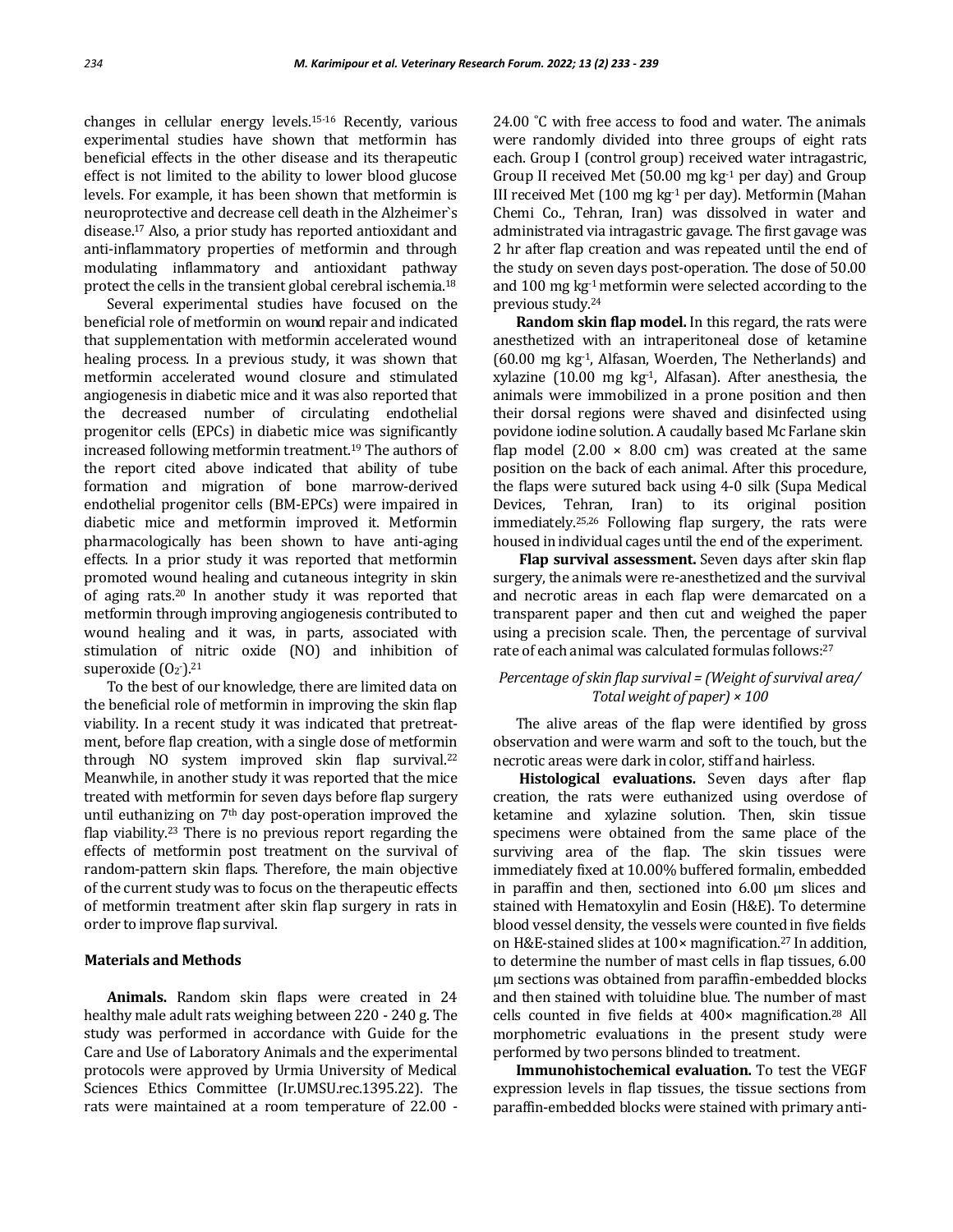VEGF antibody solution (Abcam Company, Waltham, USA), 1:200 dilution overnight at 4.00 ˚C. After washing with PBS, a secondary against antibody was added to slides for 45 min at 37.00 ˚C and washed again. The diaminobenzidine solution was used (10 min at room temperature) for color development. Lastly, the slides were counterstained with hematoxylin. The VEGF positive brown color cells were counted in two fields using a light microscope equipped with a micrometer lens at 400× magnification. This lens had 100 squares and only the cells within the square were counted.<sup>29</sup>

**Statistical Analysis.** The results were shown as mean ± standard deviation (SD) and all statistical analysis was performed using one-way analysis of variance, with Tukey's post hoc to compare the means. The SPSS Software (version 16.0; SPSS, Chicago, USA) was used to analyze all variables. The differences were considered significant at  $p < 0.05$ .

# **Results**

**Skin flap survival.** At the end of the seventh day after flap surgery, the mean  $\pm$  SD of flap survival (%) in groups control, Met 50.00 mg kg<sup>-1</sup> and Met 100 mg kg<sup>-1</sup> were 64.43  $\pm$  8.38, 79.91  $\pm$  7.93 and 77.25  $\pm$  5.90 percentage, respectively. The results showed significant differences between control and experimental groups (*p* < 0.01 and *p*   $< 0.05$ , respectively), (Figs. 1 and 2).



**Fig. 1.** Digital photograph of dorsal skin flaps in rats seven days post-operation. The arrows exhibit the necrotic areas. **A)** Control group, **B)** Metformin 50.00 mg kg-1; **C)** Metformin 100 mg kg-1.

**Histological findings.** Figure 3 shows the new blood vessels in the flap tissues in the studied groups. Seven days after flap surgery the mean number of vessels in group Met 50.00 mg kg-1 (16.28 ± 2.42) significantly (*p* < 0.001) was higher than control group  $(11.57 \pm 1.51)$ . The mean of blood density in Met 100 mg kg<sup>-1</sup> was  $12.85 \pm 1.46$  and it was higher than control, however, it was not significant. Figure 3 also shows the distribution of blood vessels in the inner side of the flap.



**Fig. 2.** The mean  $\pm$  SD of flap survival (%) in the studied groups. \*† Different symbols indicate significantly difference compared to control group ( $p < 0.01$  and  $p < 0.05$ , respectively).

The number of mast cells in flap tissues were  $20.12 \pm$ 3.13 in control group,  $24.62 \pm 2.50$  in Met 50.00 mg kg<sup>-1</sup> group and  $23.75 \pm 3.19$  in Met 100 mg kg<sup>-1</sup> group. The means number was significantly higher in both groups treated with metformin compared to control group (*p* < 0.01 and  $p < 0.05$ , respectively), (Fig. 4).

**VEGF levels in flaps.** On day 7 after surgery, immunohistochemistry showed that the mean number of VEGF positive cells in the flap tissues were  $7.20 \pm 1.64$ , 11.00 ± 2.23 and 8.00 ± 1.58 in control, Met 50.00 and Met 100 mg kg-1 groups, respectively. Significant differences (*p*  < 0.05) were only observed between control and Met 50.00 mg kg $^{-1}$  groups (Fig. 5).

#### **Discussion**

The random skin flap is a surgical technique and has been widely used in plastic surgery to repair skin defects. Random skin flaps are not contained well-known blood vessels, thus, necrosis in the distal part of the flap is a common complication and remains as a major challenge. In experimental studies, several methods such drugs and agents have been used to increase skin flap perfusion in order to reduce rates of necrosis. In the present study, for the first time we showed that oral administration of metformin after flap creation enhanced flap viability. Furthermore, our findings also indicated that metformin increased neovascularization in flap tissue through increasing VEGF expression and blood vessel density.

Metformin, a clinical drug, is commonly used for the treatment of type 2 diabetes. Growing data on metformin indicated that this medical drug in addition to antiglycemic effects bears other impacts including antioxidant, antiinflammatory on different disease models. Prior studies indicated that metformin has been beneficial to other ischemic tissue, such as myocardial and brain.24,30 Recently, we showed that supplementation of metformin reduced ischemia-reperfusion in experimental stroke in rats through inhibiting oxidative stress and inflammation.30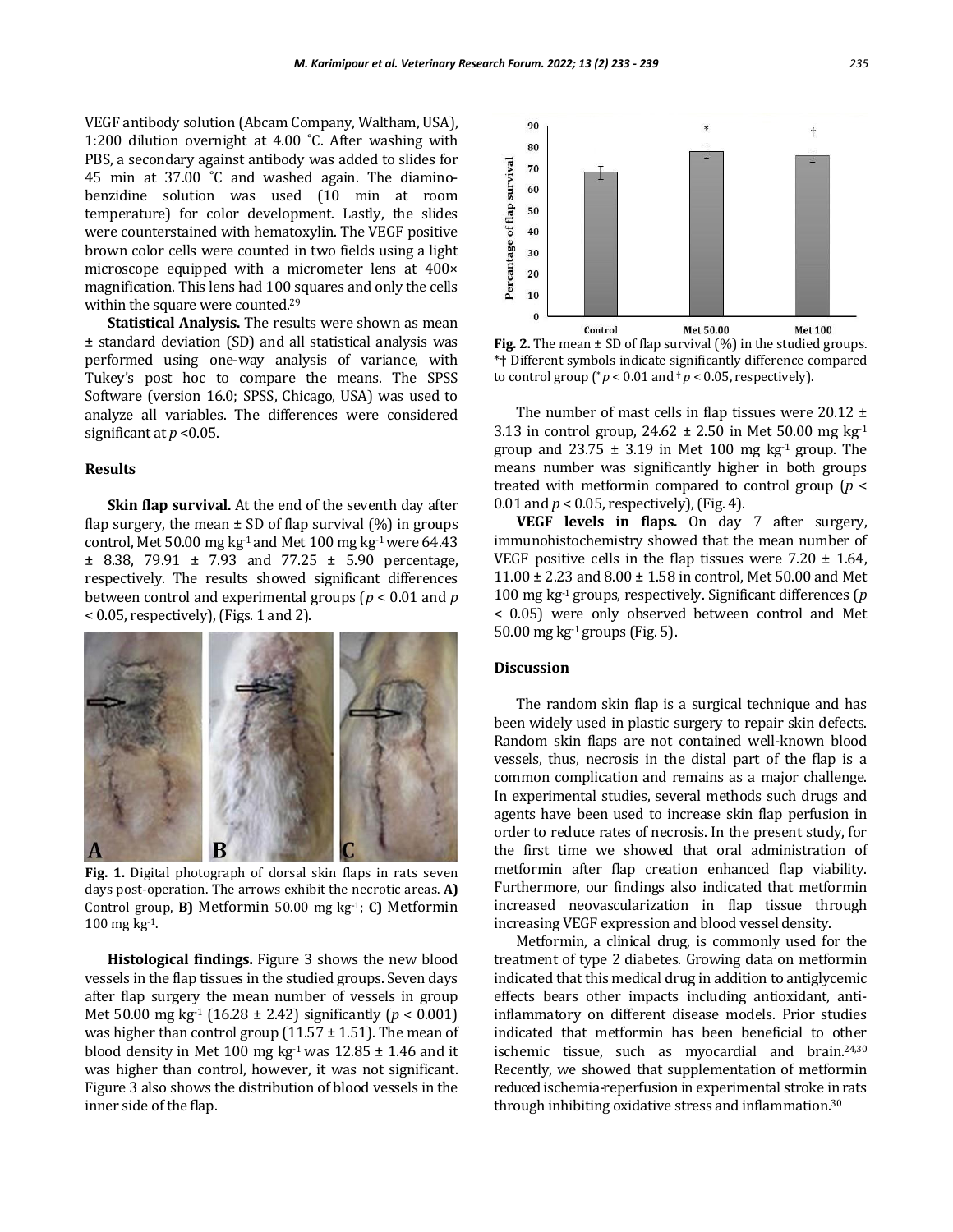

**Fig. 3.** Digital photographs of the inner side flaps in different groups on day 7 after surgery are showing blood vessel (arrows) formation in flaps **A)** Control group, **B)** Met 50.00 mg kg-1 and **C)** Met 100 mg kg-1 (H&E, 100×).



**Fig. 4.** Mast cells (arrows) in the flap tissue on day 7 after surgery (Toluidine blue, 400×) in different groups: **A)** Control group, **B)** Metformin 50.00 mg kg-1 and **C)** Metformin 100 mg kg-1.



**Fig. 5.** Histogram of mean ± SD of VEGF positive cells in flap tissue in the studied groups.

abc different letters indicate significantly difference among the groups (*p* < 0.05).

A few previous studies reported the beneficial effects of metformin on the wound healing process. Yu *et al*. demonstrated that metformin activated angiogenesis and promoted wound closure in diabetic mice.<sup>19</sup> In another experimental study it was shown that local application of metformin could improve cutaneous wound defects through angiogenesis.<sup>20</sup> The angiogenesis effects of metformin are mediated by activation of AMPK pathway.<sup>31</sup> AMPK signaling is necessary to induce angiogenesis and is known to stimulate VEGF expression.<sup>32</sup>

In a recent study it was also documented that treated mice with 200 mg  $kg<sup>-1</sup>$  metformin for 14 days (seven days before to seven days after flap surgery) improved the survival of skin flaps by alleviating oxidative stress, inducing angiogenesis and inhibiting apoptosis and these positive effects of metformin were associated with activation of autophagy via AMPK-mTOR-TFEB signaling pathway.<sup>23</sup>

In the current study, we found that treatment with 50.00 mg  $kg<sup>-1</sup>$  metformin after random skin flap significantly increased VEGF expression in comparison with the control group. The VEGF as an important proangiogenesis molecule, has been shown that is important for wound healing and induces neovascularization in ischemic areas.<sup>33</sup> VEGF is expressed by different cell types in injured skin such as keratinocytes, mast cells and macrophages.34,35 It is documented that VEGF stimulate the migration and proliferation of endothelial cells and promotes vascular permeability.<sup>29</sup> Furthermore, it has been shown that exogenous VEGF through increasing skin flap angiogenesis improve flap survival.<sup>36</sup> Studies have also documented that VEGF is a strong regulator of angiogenesis and induces neovascularization. Angiogenesis, or sprouting angiogenesis is the creation of new blood vessels from preexisting vessels and has an important role in tissue healing at injured sites which provides oxygen and nutrients to tissues.<sup>37</sup>

Angiogenesis as a crucial and complicated process is involved in the proliferation of endothelial cells and also determines the fate of flap survival. Early angiogenesis initiation in flap tissue can guarantee the flap survival. In the process of angiogenesis, the role of matrix metalloproteinase (MMPs) for extracellular matrix degradation is important. MMPs are produce by various cells such as fibroblasts, epithelial cells, smooth muscle, endothelial and inflammatory cells. It has been reported that for migration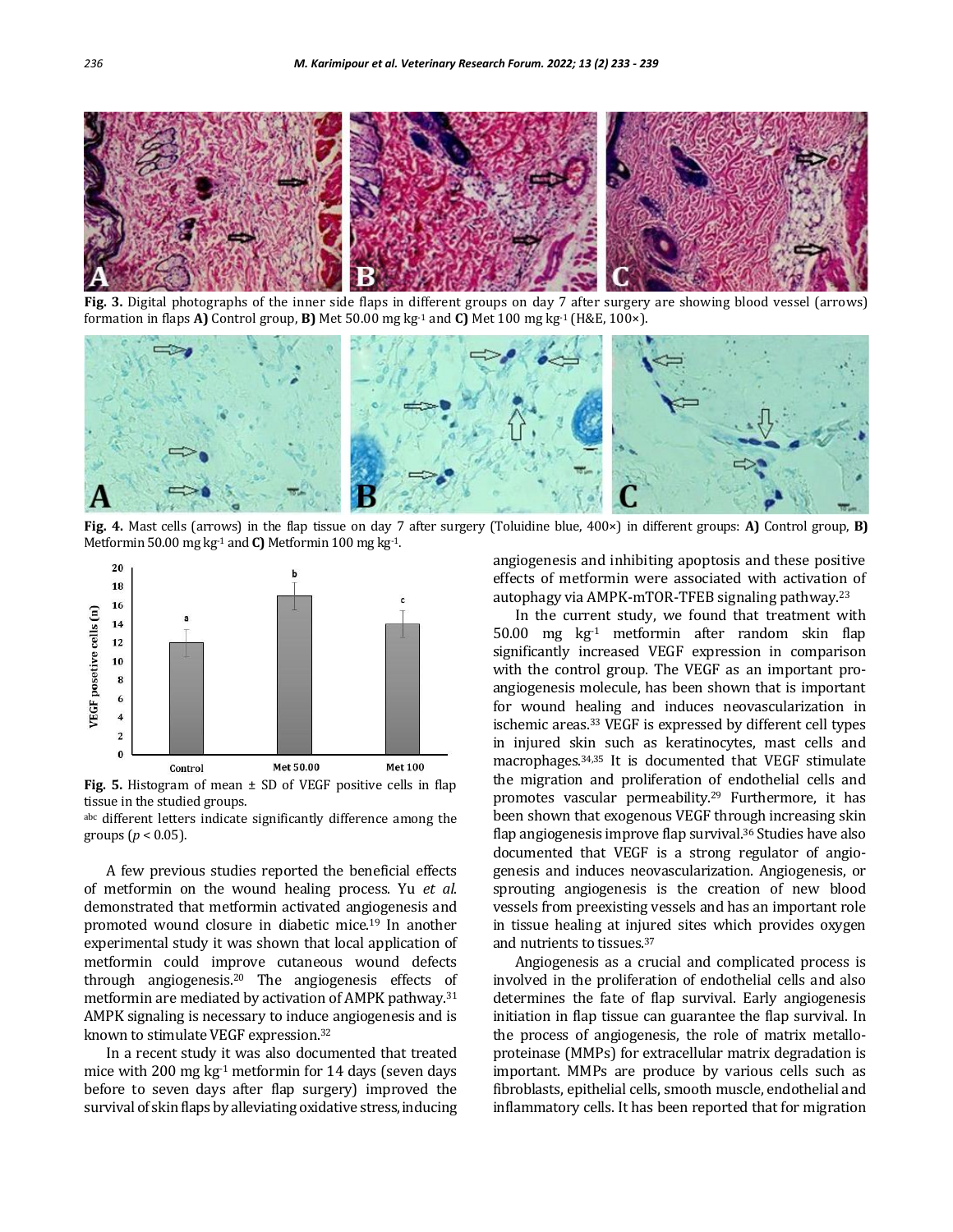of endothelial cells during angiogenesis the activity of MMPs is necessary.<sup>38</sup> In our study, immunohistochemical staining revealed that VEGF expression was markedly increased in the treated groups compared to control group. The vascular density was also increased in the metformin groups. These results indicated that metformin promoted angiogenesis, thereby, increasing the distribution of new blood vessels in the damaged tissue by increasing VEGF expression and increasing the blood supply. Through these effects flap survival might have been improved. However, these findings suggested a mechanism for the beneficial effect of metformin on the survival of random skin flaps.

With regard to mast cells, we observed a significant increase in the total number of mast cells in the skin flap tissue of animals treated with metformin. Mast cells are the source of numerous chemical mediators such as serotonin and histamine, which have vasoactive property and are able to increase vascular perfusion.<sup>28</sup>

As stated earlier, high levels of VEGF expression and increased in vascular density were observed in flap of metformin groups. One possible reason could be due to contributing of mast cells in inducing angiogenesis through VEGF secretion. In a previous study, it was indicated that low dose radiation could induce tissue revascularization, at least in part, through mast cell production of VEGF.<sup>39</sup> However, this point requires to be soundly studied. In other reports such as one by Chehelcheraghi *et al.* who used bone marrow mesenchymalderived stem cells in order to improve skin flap viability, found a significant increase in the number of mast cells in the flap tissue.<sup>40</sup> Another possible positive role of mast cells in the present study could be due to vasodilator effect of histamine which was released from mast cells.

Regarding the effects of metformin on EPCs and wound healing, published data is controversial. For example, Han *et al.* reported that metformin could improve wound healing and increase the quality of circulating EPCs and BM-EPCs in diabetic mice.<sup>21</sup> On the contrary, it was indicated that metformin supplementation could not alter the circulating EPCs number and even led to delayed wound healing in diabetes.<sup>41</sup> EPCs are precursors of endothelial cells and mobilize from bone marrow into the blood circulation and are associated with neovascularization after tissue injury.42,43

In this study, we used two different doses of metformin aiming to increase viability of random skin flaps in rats. Our results showed that treatment with  $50.00$  mg kg<sup>-1</sup> metformin in comparison with  $100$  mg  $kg<sup>-1</sup>$  provided satisfactory results in terms of increased vascular density and expression of VEGF levels in skin flaps. This treatment led to significant reduction in the percentage of the necrotic area of flaps. The VEGF expression levels and blood vessel density were increased in the group received 100 mg  $kg<sup>-1</sup>$  metformin in comparison with control group,

however, it was not significant. Due to lack of information, no physiological explanations were found to these findings, thus, now we cannot explain why low dose of metformin had better outcomes in skin flap viability in rats and further studies are needed to elucidate it. Another study showed that the beneficial effects of metformin on flap survival were mediated through the nitric oxide (NO) pathway.<sup>22</sup> They suggested a role for the nitric oxide in metformin-induced protective effects in random skin flaps. In that report, it was indicated that a single coadministration of metformin and L-arginine (nitric oxide precursor) had higher effects on the flap survival rate compared to metformin administration alone and the animals which received L-NAME (inhibitor of nitric oxide synthesis) showed the lowest flap viability rate. In another study it was documented that NO had an important role in the regulation of vascular tone and blood flow, and inhibited the platelet and neutrophil aggregation.<sup>44</sup> Also, it has been reported that exogenous NO therapy increased flap survival and maintained circulation in the flap.<sup>45</sup>

Furthermore, previous studies have also confirmed the beneficial role of NO in IR damage and circulation of skin flap<sup>46,47</sup> especially in the distal part of the flap which is predisposed to low blood flow and necrosis. Necrosis in the distal part of flap depends on vasodilator effects of NO, whereas, it has been reported that L-arginine through increasing blood flow to the skin can lead to an increase in the flap viability.22,47

We did not measure the NO levels and oxidative stress that could be considered as limttions of the present study. The measurements of these assays could provide additional information to confirm involved mechanism of metformininduced protective effects following flap surgery.

In conclusion, in the present study the levels of VEGF expression and vascular density (markers of neovascularization) were higher in flap of animals treated with 50.00 mg kg<sup>-1</sup> metformin in comparison with the 100 mg kg-1 metformin and control groups indicating that metformin protected the flap from necrosis through VEGFmediated angiogenesis. Also, histological examination of the flap tissues in metformin treated rats showed increased blood vessel dilation compared to control rats that contributed to increased blood flow and ultimately decrease in flap necrosis. However, we postulate treatment with metformin after flap surgery might have improved the flap viability via vasodilating effects which in turn increased blood flow in skin flap tissue.

#### **Acknowledgments**

The results described in this paper were part of student thesis. This work was financially supported by a grant from the Urmia University of Medical Sciences, Urmia, Iran . We also appreciate Mahan Chimi Company for providing metformin as a gift.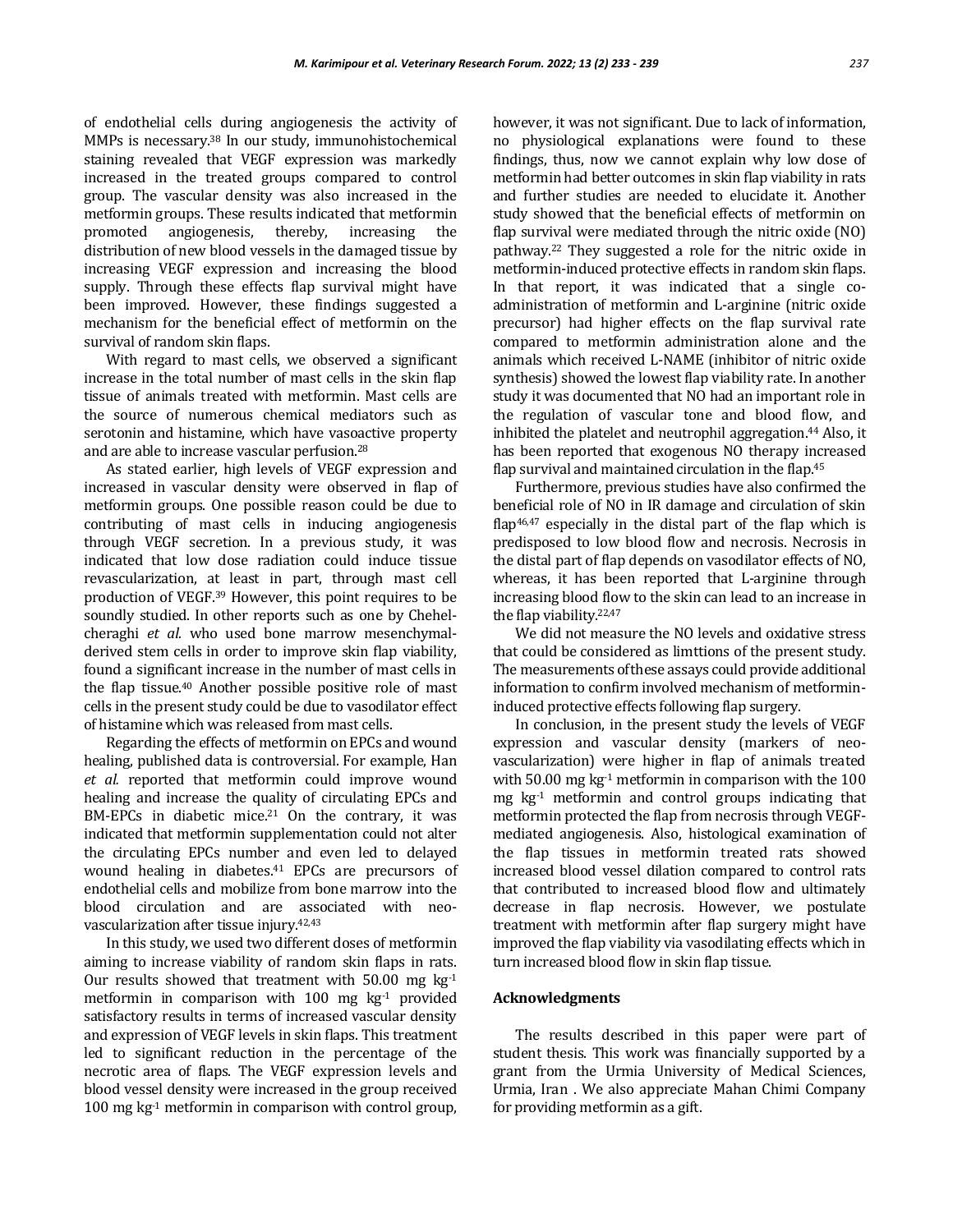# **Conflict of interest**

The authors declared that no competing interest exists.

#### **References**

- 1. Cury V, Moretti AI, Assis L, et al. Low level laser therapy increases angiogenesis in a model of ischemic skin flap in rats mediated by VEGF, HIF-1 $\alpha$  and MMP-2. J Photochem Photobiol B 2013; 125: 164-170.
- 2. Lu F, Mizuno H, Uysal CA, et al. Improved viability of random pattern skin flaps through the use of adiposederived stem cells. Plast Reconstr Surg 2008; 121(1): 50-58.
- 3. Chen L, Zhou K, Chen H, et al. Calcitriol promotes survival of experimental random pattern flap via activation of autophagy. Am J Transl Res 2017; 9(8): 3642-3653.
- 4. Stell PM. Proceedings: The influence of retraction on the viability of a skin flap. Br J Surg 1976; 63(8): 669.
- 5. Dölen UC, Sungur N, Koca G, et al. The vasodilator effect of a cream containing 10% menthol and 15% methyl salicylate on random-pattern skin flaps in rats. Arch Plast Surg 2015; 42(6): 695-703.
- 6. Gould DJ, Hunt KK, Liu J, et al. Impact of surgical techniques, biomaterials, and patient variables on rate of nipple necrosis after nipple-sparing mastectomy. Plast Reconstr Surg 2013; 132(3): 330e-338e
- 7. Yang M, Sheng L, Li H, et al. Improvement of the skin flap survival with the bone marrow-derived mononuclear cells transplantation in a rat model. Microsurgery 2010; 30(4): 275-281.
- 8. Wang WZ, Baynosa RC, Zamboni WA. Update on ischemia-reperfusion injury for the plastic surgeon: 2011. Plast Reconstr Surg 2011; 128(6): 685e-692e.
- 9. Baldan CS, Masson IF, Esteves Júnior I, et al. Inhibitory effects of low-level laser therapy on skin-flap survival in a rat model. Plast Surg (Oakv) 2015; 23(1): 35-39.
- 10. Karimipour M, Amanzade V, Jabbari N, et al. Effects of gamma-low dose irradiation on skin flap survival in rats. Phys Med 2017; 40: 104-109.
- 11. Rinker B, Fink BF, Barry NG, et al. The effect of calcium channel blockers on smoking-induced skin flap necrosis. Plast Reconstr Surg 2010; 125(3): 866-871.
- 12. Chen W, Yang D, Wang P, et al. Microencapsulated myoblasts transduced by the vascular endothelial growth factor (VEGF) gene for the ischemic skin flap. Aesthetic Plast Surg 2011; 35(3): 326-332.
- 13. Akgül GG, Yenidogan E, Gülçelik MA, et al. Effects of Nacetylcysteine on random skin flaps in rats. Wounds 2013; 25(3): 68-74.
- 14. Mamputu JC, Wiernsperger NF, Renier G. Antiatherogenic properties of metformin: the experimental evidence. Diabetes Metab 2003; 29(4 Pt 2): 6S71-6S76.
- 15.Hundal RS, Krssak M, Dufour S, et al. Mechanism by which metformin reduces glucose production in type 2 diabetes. Diabetes 2000; 49(12): 2063-2069.
- 16. Tian R, Musi N, D'Agostino J, et al. Increased adenosine monophosphate–activated protein kinase activity in rat hearts with pressure-overload hypertrophy. Circulation 2001; 104(14): 1664-1669.
- 17. Salminen A, Kaarniranta K, Haapasalo A, et al. AMP‐ activated protein kinase: a potential player in Alzheimer's disease. J Neurochem 2011; 118(4): 460-474.
- 18. Ashabi G, Khalaj L, Khodagholi F, et al. Pre-treatment with metformin activates Nrf2 antioxidant pathways and inhibits inflammatory responses through induction of AMPK after transient global cerebral ischemia. Metab Brain Dis 2015; 30(3): 747-754.
- 19. Yu JW, Deng YP, Han X, et al. Metformin improves the angiogenic functions of endothelial progenitor cells via activating AMPK/eNOS pathway in diabetic mice. Cardiovasc Diabetol 2016; 15: 88. doi:10.1186/ s12933-016-0408-3.
- 20. Zhao P, Sui BD, Liu N, et al*.* Anti‐aging pharmacology in cutaneous wound healing: effects of metformin, resveratrol, and rapamycin by local application. Aging Cell 2017; 16(5): 1083-1093.
- 21.Han X, Tao Y, Deng Y, et al. Metformin accelerates wound healing in type 2 diabetic db/db mice. Mol Med Rep 2017; 16(6): 8691-8698.
- 22. Taleb S, Moghaddas P, Rahimi Balaei M, et al*.* Metformin improves skin flap survival through nitric oxide system. J Surg Res 2014; 192(2): 686-691.
- 23. Wu H, Ding J, Li S, et al*.* Metformin promotes the survival of random-pattern skin flaps by inducing autophagy via the AMPK-mTOR-TFEB signaling pathway. Int J Biol Sci 2019; 15(2): 325-340.
- 24. Soraya H, Khorrami A, Garjani A, et al. Acute treatment with metformin improves cardiac function following isoproterenol induced myocardial infarction in rats. Pharmacol Rep 2012; 64(6): 1476-1484.
- 25. McFarlane RM, DeYoung G, Henry RA. The design of a pedicle flap in the rat to study necrosis and its prevention. Plast Reconstr Surg 1965; 35: 177-182.
- 26. Karimipour M, Hassanzadeh M, Zirak Javanmard M, et al. Oral administration of alanyl-glutamine and glutamine improve random pattern dorsal skin flap survival in rats. Iran J Basic Med Sci 2018; 21(8): 842-847.
- 27. Lin B, Lin Y, Lin D, et al. Effects of bezafibrate on the survival of random skin flaps in rats. J Reconstr Microsurg 2016; 32(5): 395-401.
- 28. Pinfildi CE, Liebano RE, Hochman BS, et al. Effect of low-level laser therapy on mast cells in viability of the transverse rectus abdominis musculocutaneous flap. Photomed Laser Surg 2009; 27(2): 337-343.
- 29. Bagdas D, Cam Etoz B, Inan Ozturkoglu S, et al. Effects